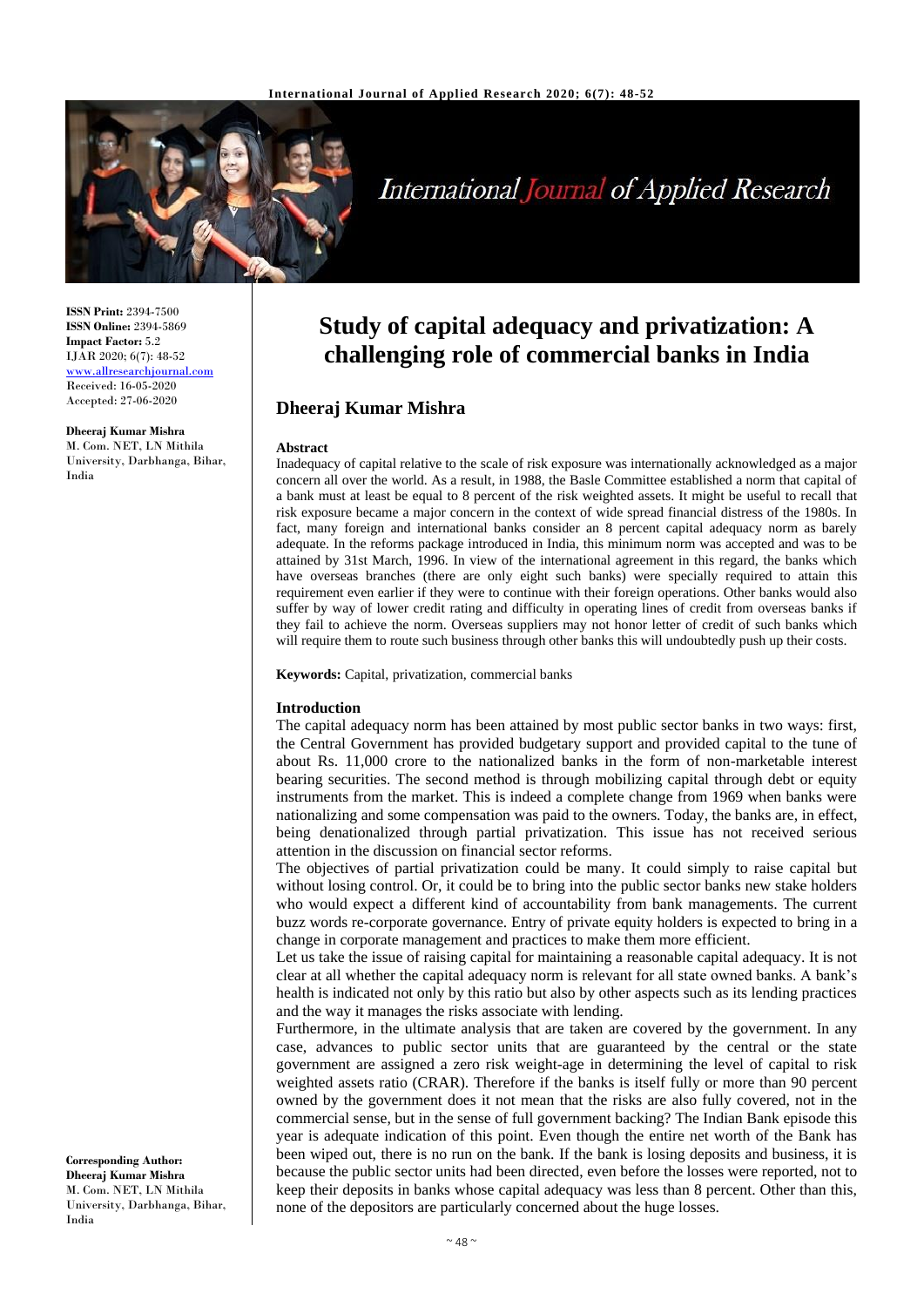Apart from several issues of a more technical nature regarding definition of assets for classification into different categories (e.g. Tier I and II) there is the entire issue of the role of capital adequacy norm in the Indian context. It is true that the norm helps as a check on the activities of the bank. The CRAR requires, as a minimum, that the bank generate retained earning sufficient for its capital base to grow at the same rate so that normal business expansion can take place. It is also a cushion against risk of advances going bad. Therefore, it is also a cushion against risk of advances going bad. Therefore, it is certainly an effective tool for selfregulation by the banks. But it is of no help as far as risk liability of a public sector bank is concerned in the sense that the liability will continue to be that of the government. The issue of what is the risk liability and who bears it is relevant in determining the method to be adopted for achieving capital adequacy. Bank are trying to raise capital through bonds or through equity issues. The capital market route should really be termed as partial privatization. If the risk of a public sector bank has to be borne by the government, then capital is unimportant per se. If that be the case then the insistence on private equity can be justified by the second argument for privatization which is, that it will improve the functioning of the banks through better management. Through partial privatization better corporate governance is expected via the presence of new stake holder to whom bank managements will be accountable. But if this be the argument, then the well run banks do not have to be privatized. Only those that appear to have problems over a period of time should be privatized-not partially but completely through take over. Further if Government shareholding must remain a minimum of 51 per cent how are changes in corporate governance (particularly greater autonomy), come about? As long as majority ownership continues with the government, it is difficult to visualize a change in the basic approach of control through the ministry of Finance. In fact, at point we would like to mention that despite reforms, recommendations of the Narasimham Committee with respect to giving greater functional our autonomy and greater operational flexibility to banks have not been implemented. The appointment of the top

management personnel (Chairman and Managing Director and Executive Director) continues to be done through what can only be described as a political process. In short, the government is not prepared to give up control.

If, on the other hand, private equity is to be raised in order to mobilize capital, then the hank will have to go into all the financial parameters including valuation of assets so that they are able to get a good premium in the market and not end up making distress sales to fulfill the capital adequacy norm. From this point of view there is justification only for the strong banks to raise equity from the market. Other would have to wait until they are able to show better financial result. In this case, government should get back its capital which it may use for capitalizing the weak banks. Present estimates indicate that the government will have to inject a minimum of Rs. 3,000 crore by March 1997 if all banks have to achieve the minimum 8 per cent norm. This implies that no bank be permitted to set off its write off against capital given to it. There is at least one case in which this has been permitted by the government without any fuss. Privatization is concerned with creating property rights so that the stake holders in the enterprise are able to exercise control and influence policy making. If the government is

prepared for allowing control to go into hands other than itself, another question arises. This is the question of whether it is necessary to prescribe limits or ceilings on holdings by specific categories of investors. The amended Banking Regulations Act puts a ceiling of 20 per cent on foreign holdings. On the other hand, the State Bank of India Act has yet been amended along similar lines even though the Bank has obtained domestic as well as foreign capital through equity and GDR issues. If equity is raised without any ceiling on shares for specific categories of equity holders. Then it does imply a change in the stake holders and therefore of control from the government to some other group (e.g. publicly owned financial institutions, or foreign institutional investors). They may be as undesirable as government control. The World Bank in its World Development Report of 1989 went into the entire issue of financial sector reform. Even this report did not accept the proposition that privatization can be a means for improving efficiency. Nor did it recommend unrestricted operation of foreign institutional investors as it might result in excessive disinermediation by local banks.

It seems that no one is particularly clear about the objectives of partial privatization of the baking sector. One can take the position that instead of partial privatization it might be worthwhile to consider complete privatization of at least some banks, rather than partial privatization of all banks.

The sustainability of capital adequacy is another important consideration. If, for example the government share is brought down to say 65 per cent after the first equity issue, further increases will be possible only if the government provides further funds to retain its majority share in equity as provided by law. If privatization is the result of the fact that government can no longer provide adequate funds to the banks, then the same is likely to hold in the foreseeable future. In that case sustaining capital adequacy in future would depend upon internal resource generation which can come about only through greater efficiency of operations.

#### **Rural banking**

An area in which nationalization of banks in 1969 succeeded has been the extension of the bank network in rural areas. Commercial bank's share in total outstanding agricultural loans in March 1993 was 54 per cent compared to 39 per cent of co-operatives and 7 per cent of the Regional Rural Banks (RRBs). Notwithstanding the fact that the vast branch network of the rural credit delivery system has become its major strength, it also become one of the problem areas for the banks themselves. The quality of lending, the non-viability of institutions and the high level of over-dues are the recognized weaknesses of the system including that of the commercial banks. The banks are faced with the problem of low margins and high transaction costs. Opportunities for cross subsidization are nonexistent. In fact, one of the aspects of the reform agenda was to remove cross subsidization in priority sector lending. And this has been achieved except for the Differential Rate of Interest (DRI) of 4 per cent applicable to advances to the poorest of borrowers. Such advances must constitute a minimum of one per cent of all bank advances.

Government policies and the emphasis on fulfilling given targets have not only contributed to poor quality of lending but has reduced the banks to conduits of direct government subsidies. This has harmed the banking culture and brought in several undesirable features in managing credit. The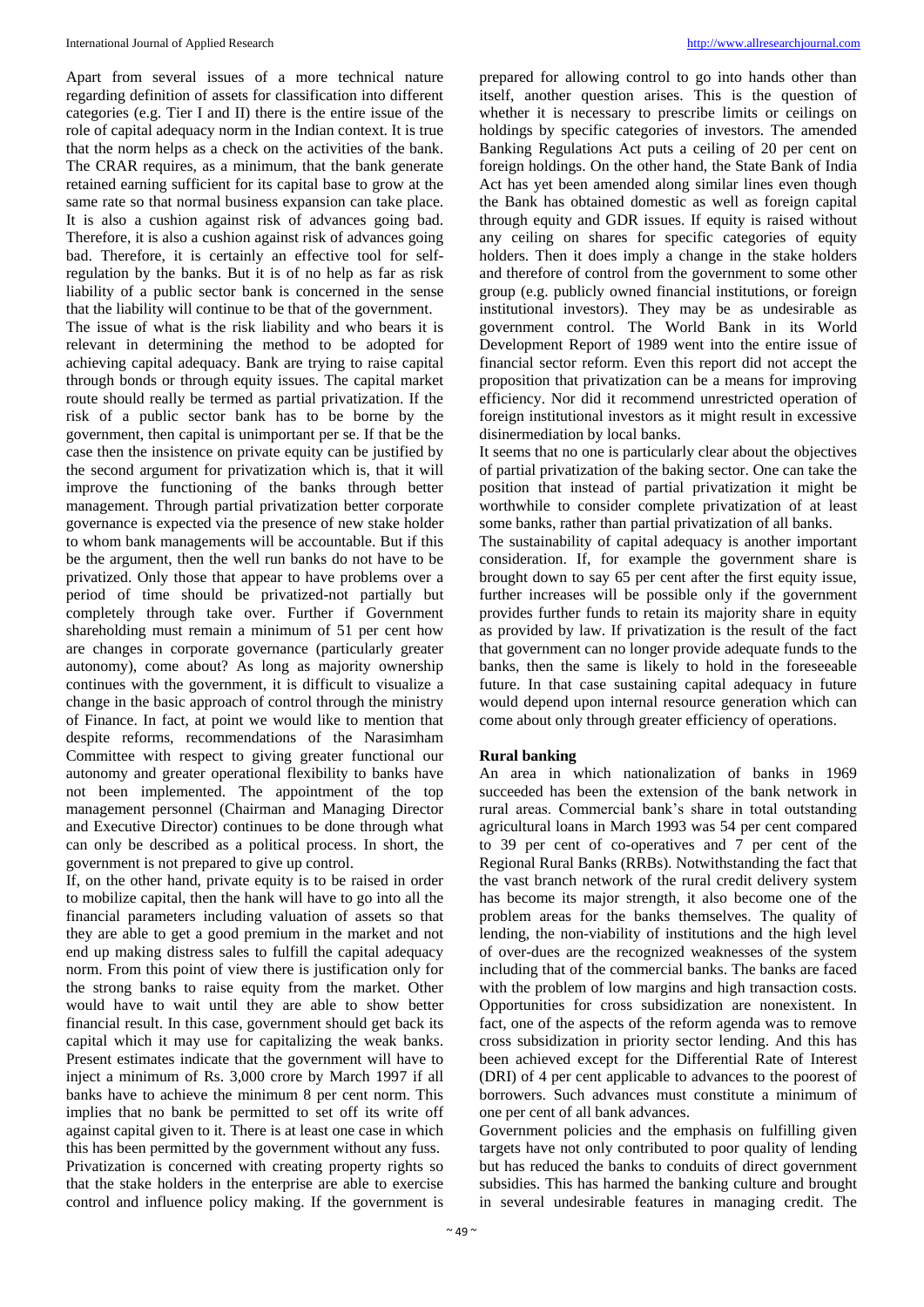situation in which after giving credit, the bank manager has virtually no power to recover the moneys lent makes the situation of the bank manager unenviable. The traditional money lending systems have sustained themselves on all the grounds on which the institutional credit system is faltering. Their transaction costs are low; they know their clients and effectively practice price discrimination by lending at rates varying between zero to any other high level judged appropriate by them according to the credit risk involved; they are available at all times and for all purpose; and above all they know how to recover their money. All of these features are lacking in the commercial bank lending in rural areas. Were it not for specific directions and availability of refinance, banks, left to themselves, might never have extended rural credit in the manner in which they have done. Management of personal for rural postings and lack of staff motivation has become an irritant for good employer employee relations even though this may not be the most important. Owing to heavy over dues and the consequent provisioning requirements, banks are reluctant to lend. But they are under compulsion to lend. The utility of the Led Bank Scheme and the Service Area Approach has become questionable. Some of the parameters used in the past to judge to performance (such as district/ regional/rural creditdeposit ratios) are no longer as relevant now as they were in the past.

The Narasimham Committee had made two major recommendations. First, the prescribed 40 per cent of total credit to priority sectors, including 18 per cent to agriculture, should be permitted to form one or more subsidiaries to take over the branches of RRBs sponsored by it and also to transfer some of the rural branches to such a subsidiary. Differences on the issue of mandatory credit and concessional credit to agriculture are many and remain unresolved. The result is that both these recommendations have not been accepted by the government and the status quo continues.

The RRBs sponsored by the commercial banks have some inherent weaknesses that have been pointed out from time to time. At the end of 1992-93, 171 RRBs out of 196 were making losses. Certain alternatives have been put forward with regard to the RRBs. One suggestion is to merge them into an all India Bank. The second suggestion would like formation of such banks as local Area Banks state wise, by merging all RRBs in the concerned state. Another view is that the commercial banks should not be allowed to withdraw, even partially, from rural banking. The reasons given for this view are that the vast infrastructure created by the banks during the last three decades would become a wasteful investment. Furthermore, it would not be in the banks' interest to cut themselves off from a growing and a large segment of the Indian economy. Several countries in the region like Thailand, Malaysia, Indonesia and Bangladesh have succeeded in making commercial lending to agriculture. Strategic decisions in this respect are required. But as they raise complex issues from every point of view-political, economic and organizational retaining the status quo has been the easiest decision. Problems both for the banks and for agricultural credit remain unchanged. The reorganization of RRBs have been on the agenda of reform but very little has been achieved so far even though more than one committee has gone into the matter and made recommendations.

#### **The next stage of reforms**

The next stage of reforms has become a talking point. The discussion is not limited to the banking and financial sectors. At present the economy is showing signs of distress. Some of these signs may be related to the reform process. This is the decline in credit off take despite increased liquidity with the banks. This could be interpreted as a sign of recession or lack of demand in the system. But, if some of the operational aspects are taken into account we may discover other reasons. One such reason is the lack of credit discipline among the borrowers. The end use of funds has neither been effectively monitored not has diversion of funds been prevented. Borrowers now find that the borrowed funds are locked up in investments such as real estate and stock market. Therefore projects proposals are not forthcoming as investors are finding it difficult to raise their own share in equity. They are therefore, unable to from the banks.

At the same time the morale of the bankers is very low. This affects credit appraisal as well as delivery. Unfortunately, banking personal have become an unenviable lot. Doing business honestly and with social commitment is not a debatable issue. This should be not only first choice but, the first choice. If this is not possible, given the facilities of human nature and the imperfections of institutional arrangements, the second choice could, possibly, be to do business and not worry too much about high ethical and moral standards by taking action in specific cases. But what does one say when there is neither business nor adherence to ethical standards?

Unfortunately, it seems that the public sector banks might be falling into the last mode. Business is suffering because there is always the possibility that a bad account would become a vigilance case. The Ministry of Finance, the CBI and Vigilance involved. The internal management structures in which the Chief Vigilance Officer can investigate the decision of the Chairman and Managing Director or of the Executive Director, cannot be a framework which is conducive for healthy decision-making processes, with the courts also joining the fray and becoming more active, a fear psychosis has been generated. The result is pushing papers, creating records and shifting responsibilities from one level to the next. Credit off-take or business is suffering not only because of recession in the market but also because bankers have been put in a passive and defensive posture rather than in an aggressive business creating posture necessary in a completive setting. On account of competition from private banks and the non-banking financial companies, banks are losing some of their most profitable business. The share of the private banks in the total profits of the banking sector has gone up disproportionately their share in deposits and advances. Action that can be taken against misconduct at this level is again severely restricted by the procedures that have to be followed before action can be taken Orientation of banks, as in government departments, is towards procedures rather than towards results.

Promoters, on the other hand, are finding it difficult to raise money in the capital market because of the depressed conditions in the market. One reason for this sorry state is the fact that more than one thousand companies who raised an estimated Rs. 3,000 crore from the capital market have disappeared. There is not redress because the promoters have not even left an address. The losers are mostly small investors who entered the market directly or via the UTI and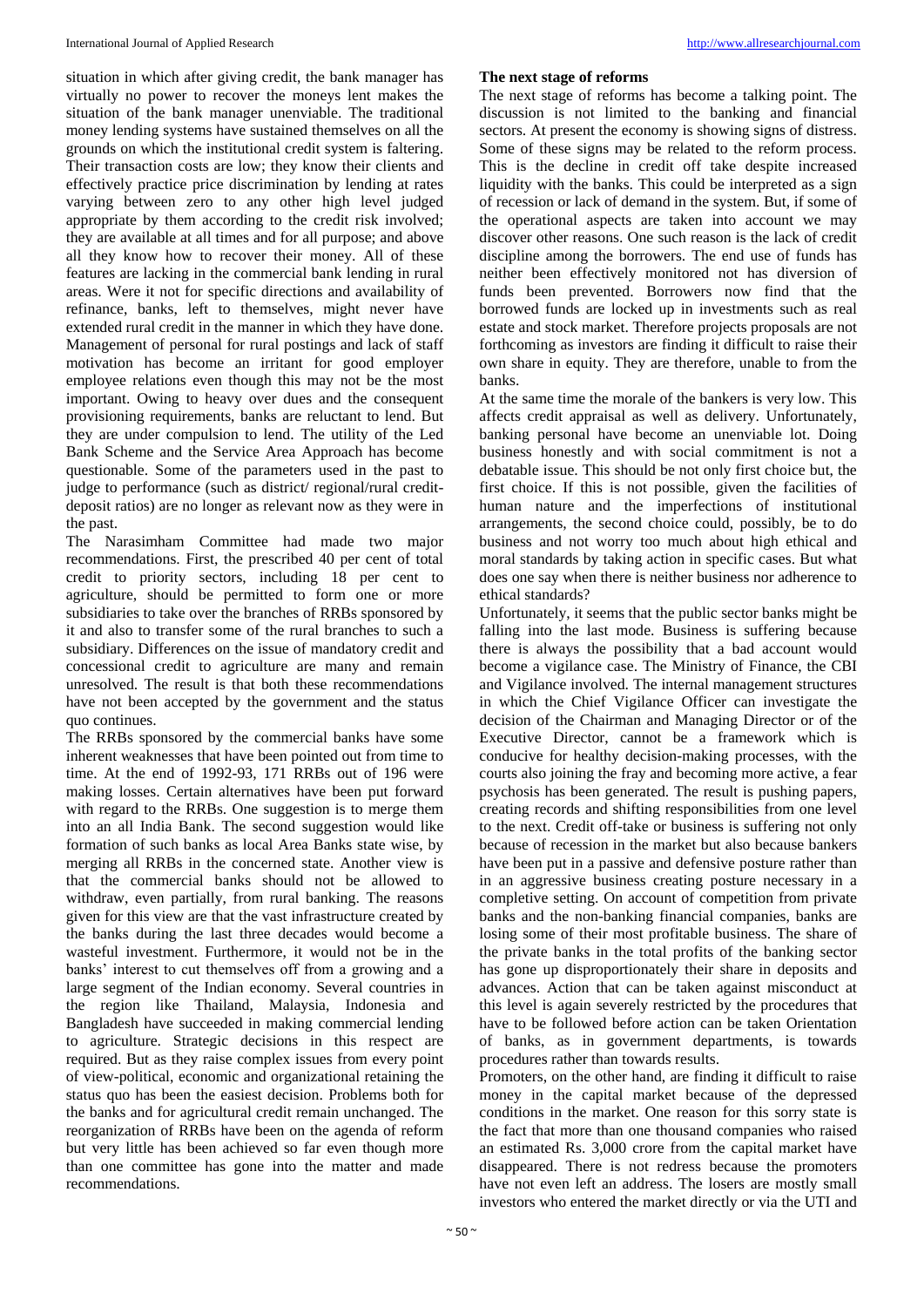the bank sponsored mutual funds. The supervisory authority has failed to distinguish between risky investment where prices may have crashed in the market and fraudulent dealings where the promoters cannot even be found. The point in the present context is that many of the capital issues of these companies were lead managed by the banks in their new avtar as merchant bankers. Has anyone done an audit of these appraisals to find out where mistakes have been made? As far as banking itself is concerned, so far, the rules of the game have been rewritten and mandated. The banks have been able to adjust to the new situation with government help. But financial market reforms are not simply a matter or rewritten the rules of the game. It requires more fundamental changes in management and institutions in orders that the rules of the game get internalized so as to give greater productivity and greater efficiency in financial intermediation. The cost of and inefficient banking system has to be borne by the economy and the indicator is high interest cost. We have a long way to go yet.

One of the recommendations of the Narasimham Committee regarding the setting up of u and Asset Reconstruction Fund (ARF) to take over from banks their bad and doubtful debts at a discount deserves to be implemented. Management of fiascos like that of the Indian Bank may have been easier had an ARF existed. The proposal has not been accepted as the management of such a fund is not easy. It also raises the moral hazard problem. The proposal, however merits consideration as it might enable raising funds for further capitalization that will become necessary even after the 8 percent norm has been achieved by all banks within the stipulated time.

Other recommendations not implemented so far relate to the organization and management of the banking sector. The committee visualized two or three all India large sized banks with international presence; 8 to 10 all India banks with some regional bias and the rest. The idea in this approach is to encourage healthy competition and mutual interdependence for the benefit of all. The present approach requires all banks to follow the same approach and do everything. Re-organization will necessitate mergers and acquisitions. But this is a difficult matter especially in the context of the human factor involved. The merger of New Bank of India with the Punjab National Bank has not been to happy.

The complexity of dealing with the human factor also limit the speed of technological modernization. The public sector banks are losing profitable high value accounts to foreign and to Indian private banks because the public sector banks are unable to offer services through the more efficient modern technologies. In the context of globalization and overseas business, this factor will become a major handicap for Indian banks. This aspect certainly requires further speeding up.

Capital account convertibility has on the agenda of reform. The question is: this possible to achieve if the banking sector is unable to meet competition from international banks? What distinguishes the latter is that they operate profitably with a much smaller spread between interest earned and expended. Further, distress in the financial system accentuates in the event of large capital outflows. This has been the case in several countries. Examples are Indonesia, Brazil, Indonesia and Mexico, besides effective monetary policies for viable foreign exchange management, a resilient banking system is necessary to meet such an

eventuality. The main ingredient of such a system is prudent and efficient operations. Risks incurred in lending including foreign exchange risks, are likely to increase. Banks require honing and increasing of their skills in this direction.

To ensure efficiency, there is need also for more effective supervision. The Bank of International Settlements in its analysis of the impact of banking sector reforms found that the impact depends upon the equality of bank supervision. Wherever such procedures were inadequate or had not been put in place, the impact was less favorable. This was the case in Indonesia where procedures for regulation were not introduced along with reforms and in Mexico where procedures for loan evaluation and screening of borrowers were inadequate. The RBI has constituted a Board for Financial Supervision within the Department of Supervision of the Bank itself. This is not according to the Narasimaham Committee recommendations according to which the Board was to be an autonomous Board. The effectiveness and the quality of supervision has to be further improved. The Department may need strengthening for at least one function *viz*. monitoring and analysis of the returns sent by the banks. The number of circulars and the guidelines issued by the RBI is indeed alarming. Effectiveness should not become inversely proportional to the number of circulars issued.

Management of personnel in the public sector banks is an area of major concern. Centralization of decision whatever may have been their utility earlier. Scant attention is paid to planning and nurturing the leadership role. Promotions are by seniority and the grade structure are rigidly prescribed. Enough is known about the pathetic state of the process of identifying top personnel for the banks. There is no need to add to this information except to highlight and important area in which public sector management, in general, and of the banks in particular needs improvements.

#### **Challenging role of commercial banks**

Loan is just like a sword whose two sided are sharp. If it is precisely used it would be proved helpful in development and production. And if it is misused it is made a burden. The loanee falls in grip of debts and becomes poorer.

Role of banks is not only urgently important but also it is extremely needful in the precise conduct of the programmes proposed by the Government so that it may change in the facility of loans from time to time along with their views and behaviour also to the people of weaker sections of society. In order to change the social and economic structure of the country, banks shall have to work together and will take active role in achieving the objectives of different programmes introduced by the Government.

In present context serious challenges have been cropped up before Indian Banks. Most of banks are going on in loss, however, foreign banks provide attractive interest and other facilities are attracting more customers towards themselves. But with the advent of computers, the sword of unemployment and retrenchment on large scale is hanging before Indian Banks.

Today Indian Commercial Banks are standing at such crossroad where they shall to take a firm decision for adopting the modernization. Having brought transparency and skillfulness in their business, they can regain the falling faith of customers so finish them off by following the old tract.

Adopting practical approaches with prompt transparency, Indian Commercial Banks, therefore, shall have to boost up